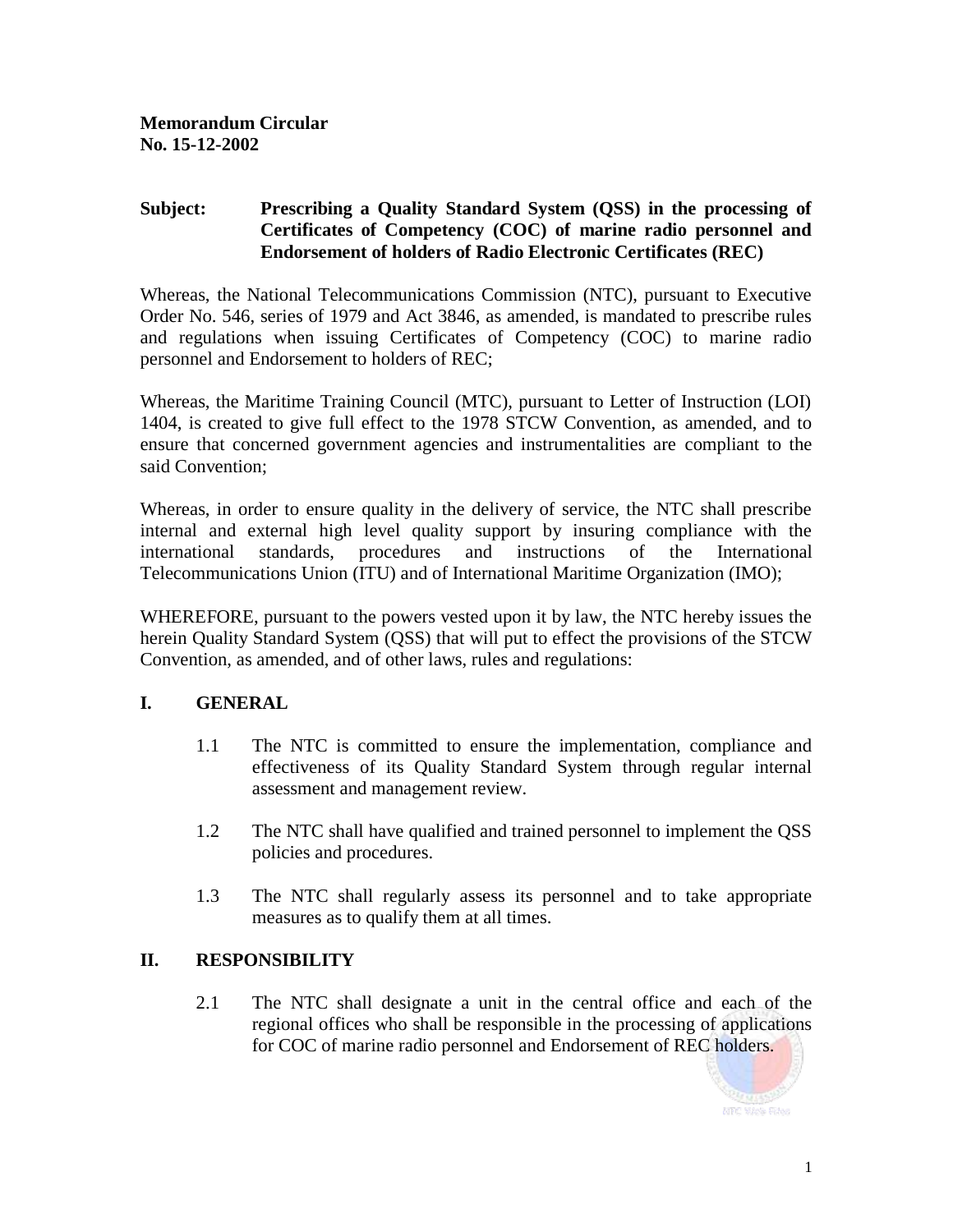- 2.2 Each unit shall designate a team leader, and ensure that there is strict compliance of the QSS by its members.
- 2.3 The NTC shall review the QSS at least once a year to evaluate the system's effectiveness and to determine if existing policies require any amendments.
- 2.4 The NTC shall keep a record of all policies, decisions and any amendment thereto.
- 2.5 The QSS team leader shall be responsible for the effective dissemination of all policies, decisions and any amendments thereto. There shall always be a duplicate original copy retained for reference files.

## **III. ASSESSORS QUALIFICATION REQUIREMENT**

Designated NTC assessors for administrative and technical functions in the implementation of the QSS shall be taken from the pool of qualified and competent personnel who have undergone appropriate training and experience to implement the provisions of this QSS.

- 3.1 Administrative Personnel Qualification
	- 3.1.1 At least College Graduate.
	- 3.1.2 Civil Service Eligible.
	- 3.1.3 Attended an orientation seminar on "Certification System".
	- 3.1.4 At least six (6) months working experience as staff personnel with the technical department at the central office or any NTC regional offices, particularly on the certification of marine radio personnel.
- 3.2 Technical Personnel Qualification
	- 3.2.1 Electronics and Communications Engineer or graduate of BSECE.
	- 3.2.2 Civil Service Eligible or has availed of R.A. 1080.
	- 3.2.3 Attended an orientation seminar on local and international radio regulations, particularly the relevant provisions of International Telecommunications Convention and administrative regulations; with special training on maritime communications regulations, radio personnel training and certification.

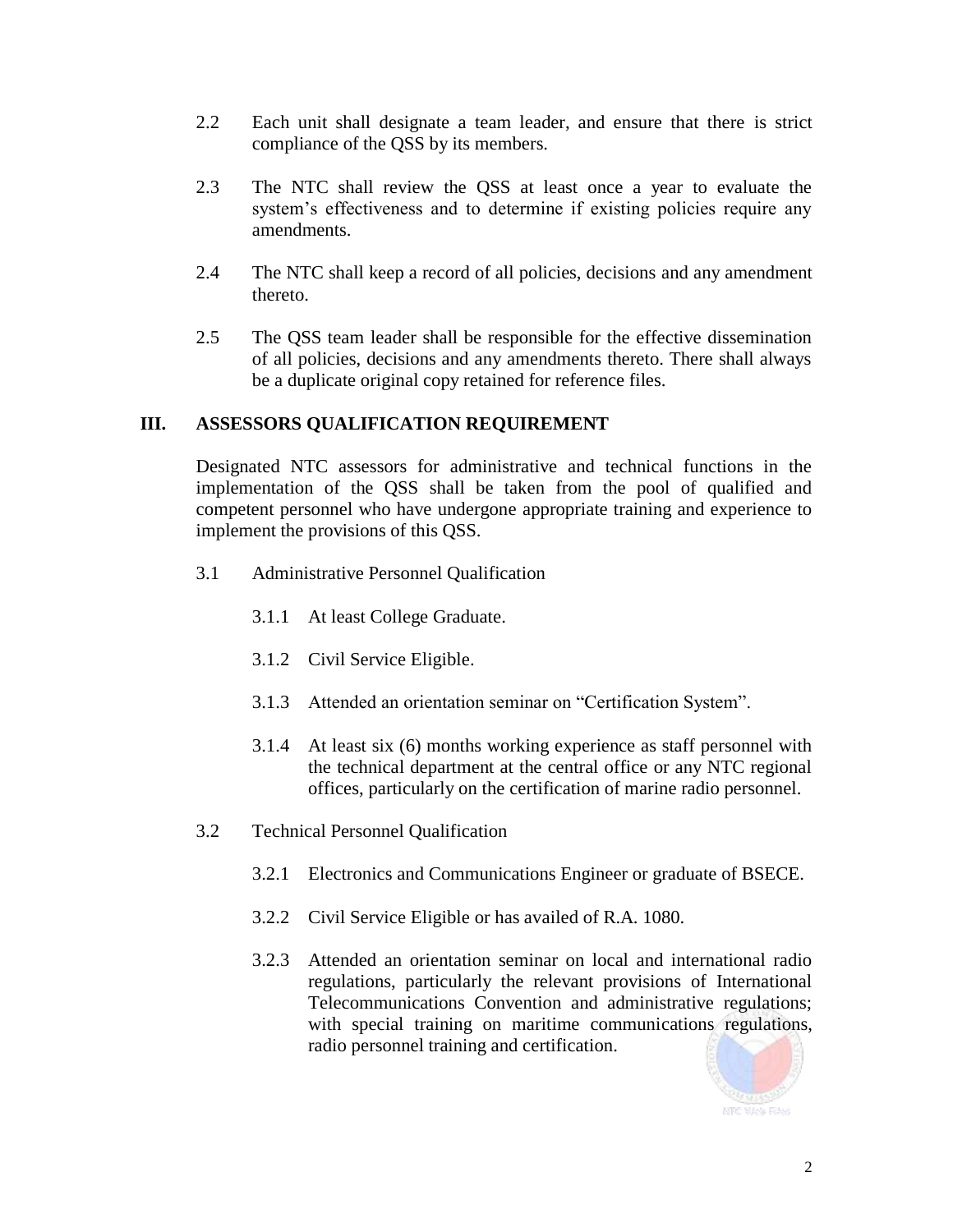- 3.2.4 At least six (6) months working experience as staff engineer with the technical department or any regional offices of the Commission, responsible for licensing and accreditation of RTS.
- 3.2.5 Attended at least forty (40) hours of local and/or international training or seminar on the implementation of SOLAS and STCW Convention.
- 3.2.6 Attended at least forty (40) hours of GMDSS training on assessing the level of competence of seafarers and in the operation of GMDSS equipment and its sub-systems, as provided under Section A-I/6 of the STCW Code.

## **IV. ASSESSMENT SYSTEM**

Assessment system refers to the sets of procedures in evaluating applications for the processing of COC of marine radio personnel and Endorsement of REC holders.

- 4.1 Administrative Personnel
	- 4.1.1 Evaluate applications as to completeness and authenticity of submitted documents (Refer to Annex A – Application & Checklist).
	- 4.1.2 Prepare order of payments.
	- 4.1.3 Assign Registration Numbers.
	- 4.1.4 Prepare and encode certificates, permits, and licenses and continuously update database.
	- 4.1.5 Release certificates, permits and licenses to the applicant.
- 4.2 Technical Personnel
	- 4.2.1 Formulate local rules and regulations to carry out the provisions of STCW Convention.
	- 4.2.2 Implement established rules and regulations and the relevant provisions of the Convention.
	- 4.2.3 Supervise in the processing of permits, licenses, and certificates.

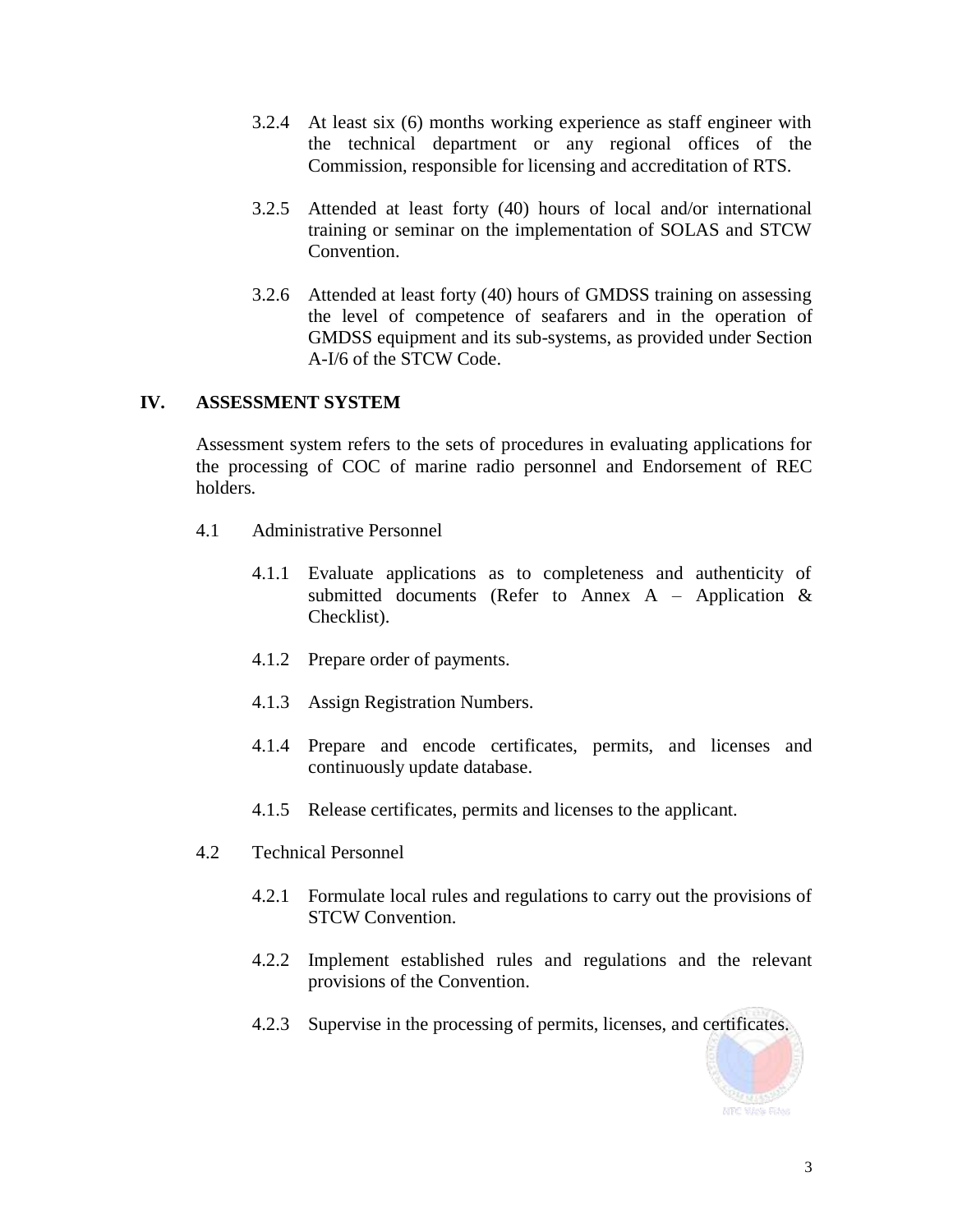## **V. DOCUMENT CONTROL SYSTEM**

Document control system refers to a systematic process in the handling, controlling and safekeeping of documents.

- 5.1 The NTC shall establish policies and procedures to ensure that all quality assessment manuals and documents relative to the implementation of the STCW Convention are properly maintained and updated for safekeeping.
- 5.2 The ROTSD shall be responsible for the production, update, dissemination, and distribution of manuals, circulars, procedures, and guidelines and shall keep a master file register for the same.
- 5.3 Copies of all valid documents shall be made readily available at all times.
- 5.4 Back-up copies, both in electronic media and hard copy, shall be kept in a safe and separate storage area, and shall be available for retrievals.

## **VI. CERTIFICATION SYSTEM**

- 6.1 Requirements and procedures for the processing of COC shall comply with the pertinent provisions of the following:
	- a. Memorandum Circular No. 10-7-98 "Rules, regulations and guidelines in the implementation of STCW-95 Convention concerning radio personnel and radio training schools offering GMDSS radio communications courses" and as amended by NTC MC No. 18-10-98;
	- b. Memorandum Circular No. 9-7-98 "Guidelines in the issuance of Restricted Operator's Certificate";
	- c. Memorandum Circular No. 13-11-91 "Guidelines in the issuance of General Operator Certificate" and amended by MC No. 8-7-98;
	- d. Memorandum Circular No. 6-6-98 "Guidelines in the issuance of Radio Electronic Certificate";
	- e. Memorandum Circular No. 5-9-2001 "Guidelines for the issuance of a Certificate of Competency and Endorsement (COC-E) to a holder of Radio Electronic Certificate (REC) in accordance with Regulations I/2, paragraph 4 of the STCW Convention"; and
	- f. Any amendments of the above or future issuance by the NTC relevant thereto.

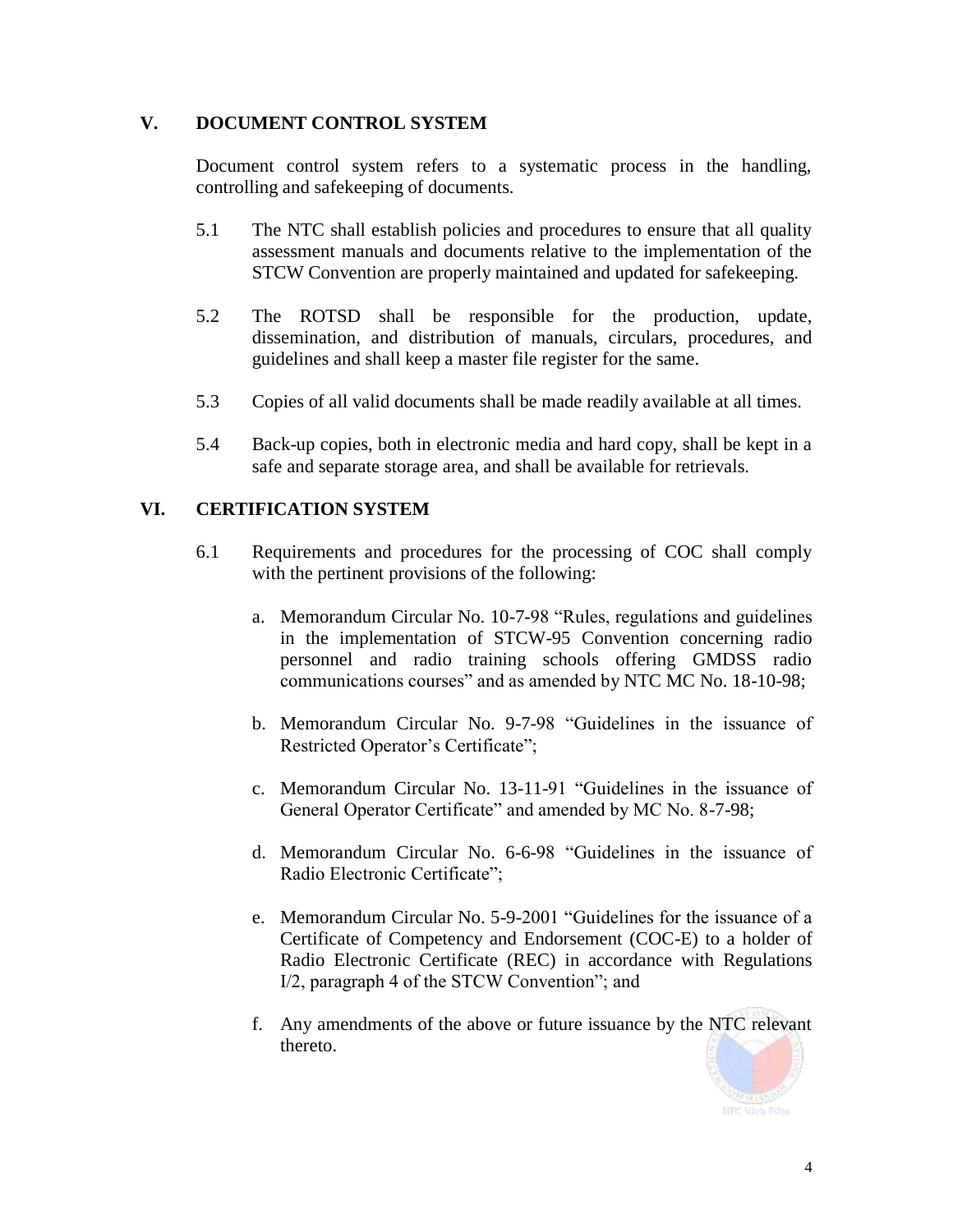- 6.2 The NTC shall issue the appropriate GMDSS certificates to marine radio personnel and Endorsement to REC holders who have shown competence in the operation of GMDSS radio communications equipment; and who have passed the written and practical examination conducted by the Commission.
- 6.3 The COC shall be valid for a period of not more than five years from date of issuance but not less than one year.

# **VII. EXTERNAL EVALUATION SYSTEM**

- 7.1 The QSS shall be reviewed as may be necessary by the NTC and at least once in every three (3) years by an external party recognized by the International Maritime Organization (IMO) and/or by the Maritime Training Council (MTC) to help ensure the level of competence and qualification of NTC personnel involved in the COC and endorsement activity of the Commission.
- 7.2 The NTC shall furnish a copy of the external evaluation report to the MTC for communication to the IMO pursuant to Executive Order No. 242 dated  $12^{th}$  May 2000.

This Circular shall take effect immediately and may be revised, revoked or amended in accordance with law and shall take effect fifteen (15) days after publication in a newspaper of general circulation, provided further, that at least three (3) certified true copies thereof shall be filed with the UP Law Center.

20 December 2002, Quezon City, Philippines.

(Signed) **ARMI JANE R. BORJE** Commissioner

(Signed) (Signed) **KATHLEEN G. HECETA JORGE V. SARMIENTO** Deputy Commissioner Deputy Commissioner